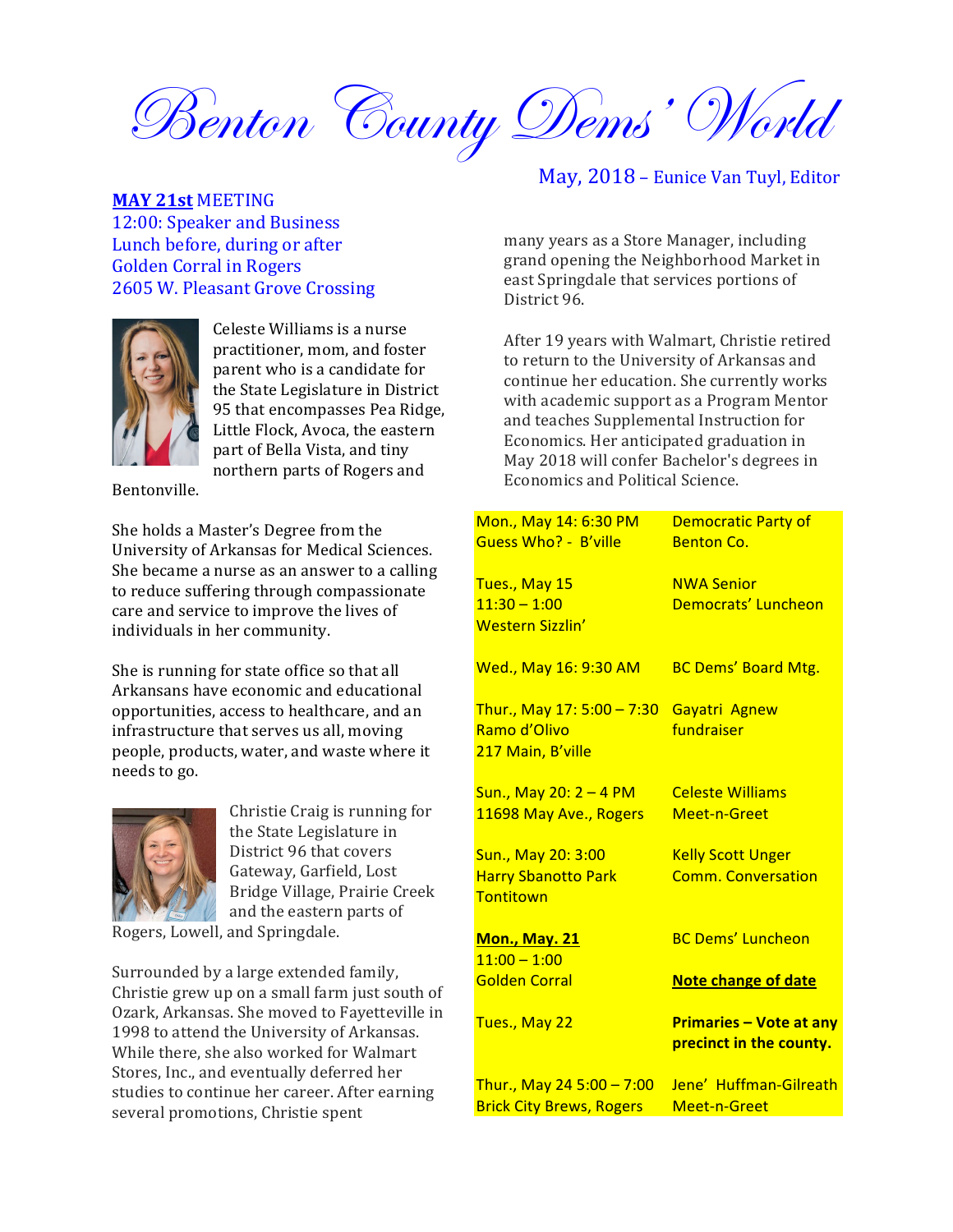#### **President's Message Richard A. Bland**

At our April meeting, an interesting discussion developed during the question and answer session about the merits of crossing over and voting in the Republican primary. That same week, John Brummett wrote an editorial on the same topic. The relevance of this subject is shown in a recent Gallup poll that indicates that nationally only 26% identify as Republicans, 29% as Democrats, and 42% as Independents. Here in Arkansas, Republicans probably would poll higher and Independents lower.

Arkansas is one of several states with "open" primaries. A voter can choose which party's primary to participate in on the day of the election. The Arkansas voter registration form includes a space for party preference, but completing it is optional. Republicans, Democrats, and Independents are on equal footing and may choose freely between the ballots even if they selected a party preference when registering to vote. The only restriction is that the voter must stick with the party chosen throughout the primary cycle and cannot switch three weeks later if and when there is a run-off in one or more races. Non-partisan races, such as judicial posts and school board slots, are on both Republican and Democratic ballots.

How primaries are handled varies widely from state to state. The most open is the "non-partisan, top two" system used in four states. In that system, all primary candidates are voted on together, regardless of party affiliation, or lack thereof, and the top two candidates face off in the general election. The result might be two choices in the same party, one of each, or even two independents, or any combination of the three. Third parties could be, but seldom are, victors. The other end of the spectrum is the "closed" primary in which the voter must be registered as a member of the party at a specified time before the election in order to participate. This gives the parties more clout but shuts out independents. In between "open" and "closed" are "mixed" primaries. These are used in over a dozen states and have characteristics of both open and closed systems.

In open primary states, the party faithful are encouraged to participate in their own primaries rather than crossing over. In some states, including Arkansas, the party leaders can check to see which voters participated in their primaries. It is clear from the voting records that many Democratic voters in Benton County frequently cross over, especially in non-Presidential years.

There are pros and cons of choosing the primary of the opposition party. An important pro in a state where one party is strongly favored is having the opportunity to have a voice in a larger number of contests. Here in Benton County, there are no local Democratic contests, and just at a few at the state level. The Republicans, on the other hand, have primary contests for sheriff, surveyor, and three justice of the peace seats. Several Benton county seats in the state legislature are contested on the Republican side. Ditto on the statewide offices, for which even the governor is facing a challenger who shows considerable strength. Third district U. S. House member Womack also faces a primary challenger this cycle.

Once the voter has selected a primary choice, he or she must decide on individual races. If the voter really favors the Democrat, but is voting in the Republican primary, should he or she vote for the worst candidate or the best? Theoretically, voting for the worst Republican might make a Democratic victory more likely, but in a deep red Arkansas it could just as easily result in the election of the least desirable Republican. Voting for the better candidate might help in getting a better, if not perfect, candidate elected. Most Democrats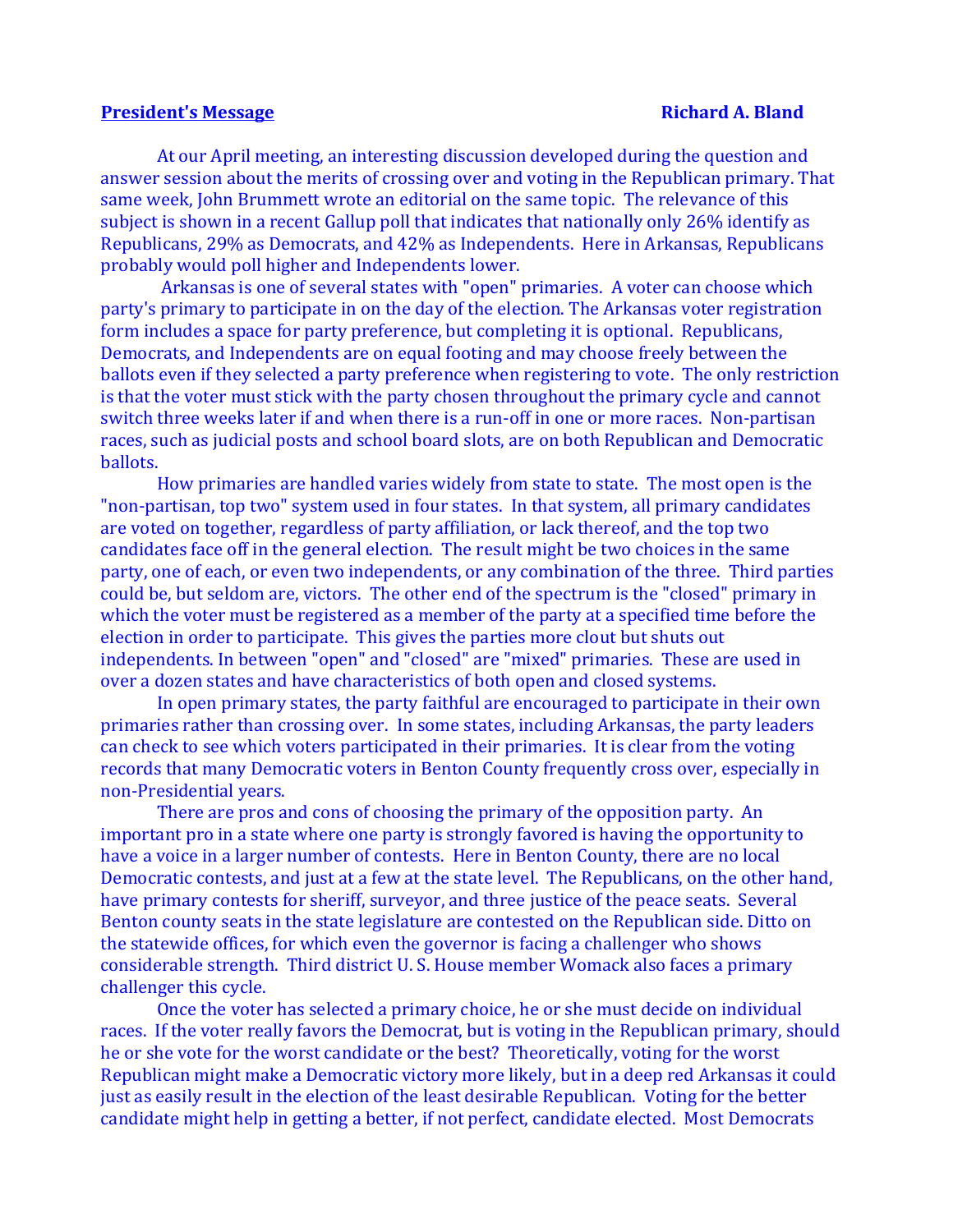would prefer Asa Hutchinson over Jan Morgan for governor and Robb Ryerse over Steve Womack for U. S. House of Representatives. And, of course, the Democratic voter can vote in the general election for his/her own party's candidate—or an Independent--against the Republican nominee the same voter favored in the primary.

\*\*\*\*\*\*\*\*\*\*\*\*\*\*\*\*\*\*\*\*\*\*\*\*\*

# **BENTON COUNTY DEMS April 23, 2018 General Meeting** Golden Corral, Rogers, AR

President Richard Bland, called the meeting to order at  $12:00$  p.m. He began the meeting by welcoming new members and visitors.

Two local candidates, Jené Huffman-Gilreath and Rey Hernandez, introduced themselves. Huffman-Gilreath is running for District 94 representative, while Hernandez is running for County Assessor. Celeste Williams, candidate for District 95, arrived later and introduced herself.

Mary Ann Boyer led the group in the Pledge of Allegiance.

Suzanne Miltich introduced the program speaker, Judith Tavano, a generational anthropologist. Judith discussed the behavior of the generations in the work place. She compared and contrasted characteristics of traditionalists, boomers, generation-x members, millennials, and post-millennials. 

The minutes and treasurer's reports for the March meeting were approved as submitted.

### **Announcements:**

•Democratic Party of Benton County: Thurman Metcalf reported for this group which will host its next regular meeting

May 14 at 6:30 at Guess Who? in Bentonville. On May 3, they are helping to host a fundraiser for area Democratic candidates at the Peel Mansion from 5:30 til 7:30.

•Nominating Committee: Richard announced that we will be seeking volunteers to serve on this committee. The nominating committee will report officer recommendations at the October meeting, and the proposed slate will be voted on in the November meeting.

•Corresponding Secretary: Jo Ann Skillet has agreed to fill this office when she is in town. All correspondence requests should be directed to her or to Richard when Io Ann is out of the area.

•Voter Registration: Today is the last day to register to vote in the upcoming primary. However, Joel Ewing said those wanting to check their voter registration status and see a sample ballot can check the bcdems.org web site under "Election 2018" "Voting Information" for a link to the AR VoterView web site.

•Speakers for next month's meeting will be candidates Celeste Williams and Christie Craig. The May meeting will be moved to the  $3^{\text{rd}}$  Monday, May 21, due to the Memorial Day Holiday.

The meeting adjourned at 1:05 p.m.

### **Diana Kolman, Secretary**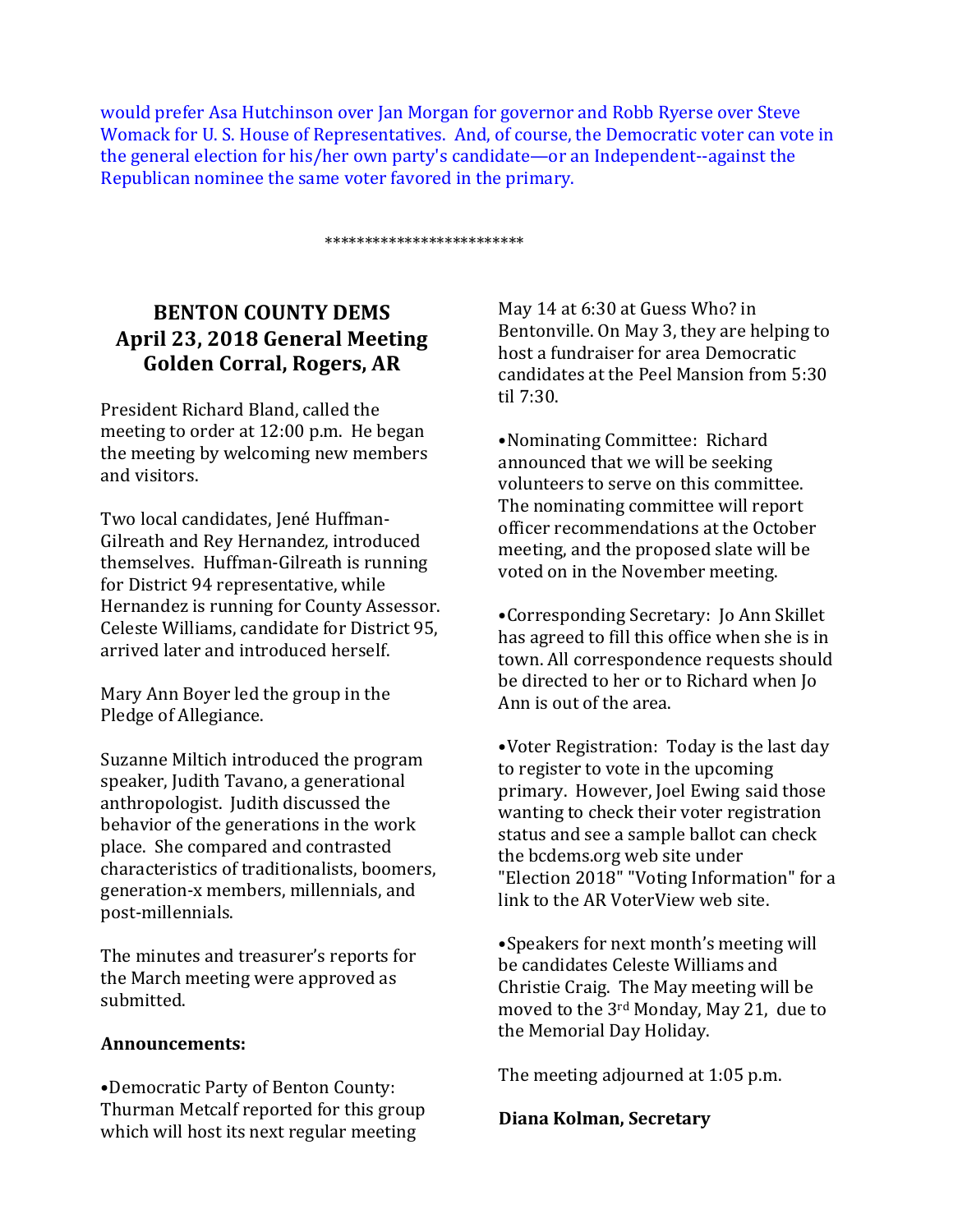# **April Treasurer's Summary**

| <b>Beginning Balance</b> |             | \$11,114.98 | <b>Expenses: Bean Dinner</b> | \$20.00  |
|--------------------------|-------------|-------------|------------------------------|----------|
|                          |             |             | Meeting Ads                  | \$10.00  |
| Income:                  | <b>Dues</b> | \$40.00     | P.O. Box Rental              | \$75.00  |
|                          | Blue Bowls  | \$76.00     | Misc. (Flowers)              | \$10.81  |
|                          | Total       | \$116.00    | Total                        | \$110.81 |

Ending Balance **\$11,120.17** 

## David Cauldwell, Treasurer

 \*\*\*\*\*\*\*\*\*\*\*\*\*\*\*\*\*\*\*\*\*\*\*\*

# **Awesome Women's Accomplishments**

National Women's History Museum

Historically, women were not allowed to leave home without the consent or presence of a male family member. Women were expected to stay home to cook, clean, and take care of the children. Despite this expectation, numerous adventurous women left home in search of adventure in the great outdoors. Many of these women are forgotten to history, but it is because of them that women today can go out and experience the world on their own. Here are just a few women who exceeded expectations and made a name for themselves by doing the extraordinary. (cont. from April)



In May 1955, at 67 years of age, Emma Gatewood left home to go for a "walk." She left wearing Keds and carrying few supplies; without a tent, sleeping bag, or map. Five months later, despite her lack of supplies, she became the first female solo hiker to complete the Appalachian Trail. Nicknamed "Grandma Gatewood," she hiked the trail again in 1960 and yet again in 1973 at the age of 85.

Gatewood endured much hardship in her life: a violently abusive husband, minimal education, and poverty. Despite all the odds against her, she completed what would previously have been considered impossible. Through her resilience, she inspired thousands more, young and old, that they too could do the impossible.



In June 2015, Cassie De Pecol left the United States on a mission to visit 196 countries by herself. During her travels, she spoke to thousands of people about the importance of women's achievements and responsible tourism. She planted trees along the way to offset her carbon footprint and collected water samples to test for micro plastics. De Pecol finished her journey in

# February 2017.

She broke two records to become the fastest person and the fastest female to travel to every sovereign nation in the world. Her journey shows that much of the feat surrounding solo female travel is unfounded. Her expedition has inspired women of all ages to get out and see the world, with or without a travel partner.